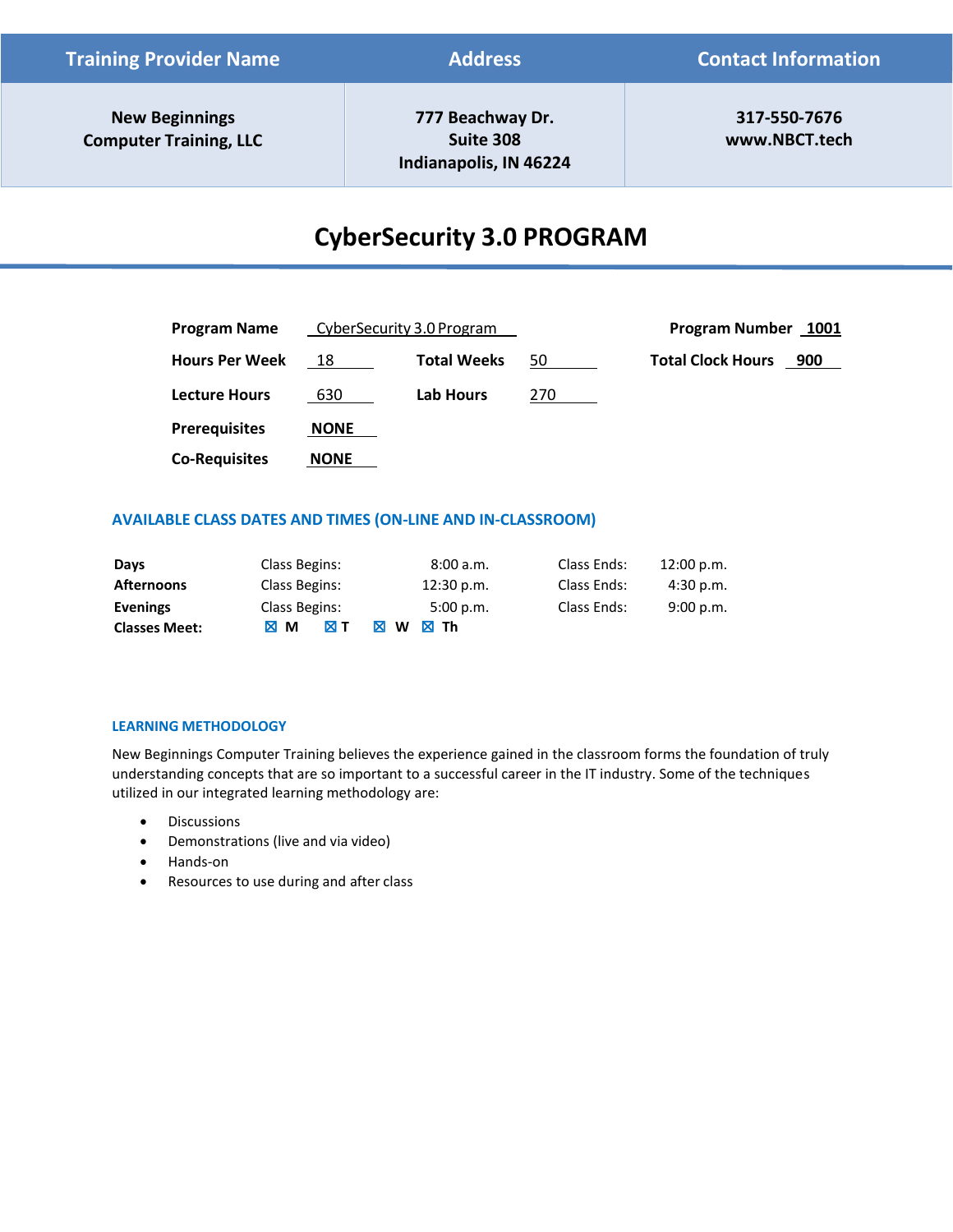| <b>New Beginnings</b>         |  |
|-------------------------------|--|
| <b>Computer Training, LLC</b> |  |

**777 Beachway Dr. Suite 308 Indianapolis, IN 46224** 

**317-550-7676 [www.NBCT.tech](http://www.nbct.tech/)** 

# **CyberSecurity 3.0 PROGRAM**

### **AWARD ATTAINMENT**

• Certificate of Completion

Upon completion of the program requirements, students will be able to sit for the following third-party, information technology certification exams:

- CompTIA A+ Certificate
- CompTIA Security+ Certificate
- CompTIA PENNTEST+ (PTO-001) Certificate
- Microsoft Azure Active Directory Fundamentals

### **All certifications are contingent on the student passing the required Industry Certification Exams**

#### **BRIEF DESCRIPTION OF THE PROGRAM**

This program prepares you for a successful Cyber Security IT career in networking.

#### **COURSE DESCRIPTION**

This CyberSecurity 3.0 program prepares you for an entry level Cyber Security IT career. The program gives you an understanding of the following skills required for a successful start in the Cyber Security IT field in a small to large organization.

#### **CompTIA A+:**

• **CompTIA 220-1001 A+**

#### **HARDWARE:**

BIOS and UEFI, Motherboards, RAM, PC Expansion Cards, Storage Devices, CPU Technologies, Interfaces, Computer Power, Computer Configuration, Display Devices, Connector Types, Computer Peripherals, SOHO Multifunction Devices, Printers, Printer Maintenance.

• **CompTIA 220-1001 Networking**: Cables and Connectors, Cable Characteristics, TCP/IP, Ports and Protocols, Wireless Networking, Configuring a SOHO Router, Internet Connections, Network Devices, Networking Tools.

- **CompTIA 220-1001 Mobile Devices:** laptop Hardware, Laptop Displays, Laptop Features, Mobile Devices, Mobile Device Accessories
- **CompTIA 220-1001 Hardware and Network Troubleshooting:** Troubleshooting Computer Hardware, Troubleshooting Storage Devices, Troubleshooting Display Issues, Troubleshooting Networks, Troubleshooting Mobile Devices, Troubleshooting Printers
- **CompTIA 220-1002 A+**
- **CompTIA 220-1002 Windows Operating Systems**

Microsoft Operating Systems, Installing Windows, The Windows Command line, Windows Operating System Features, The Windows Control Panel, Windows Networking, Windows Preventative Maintenance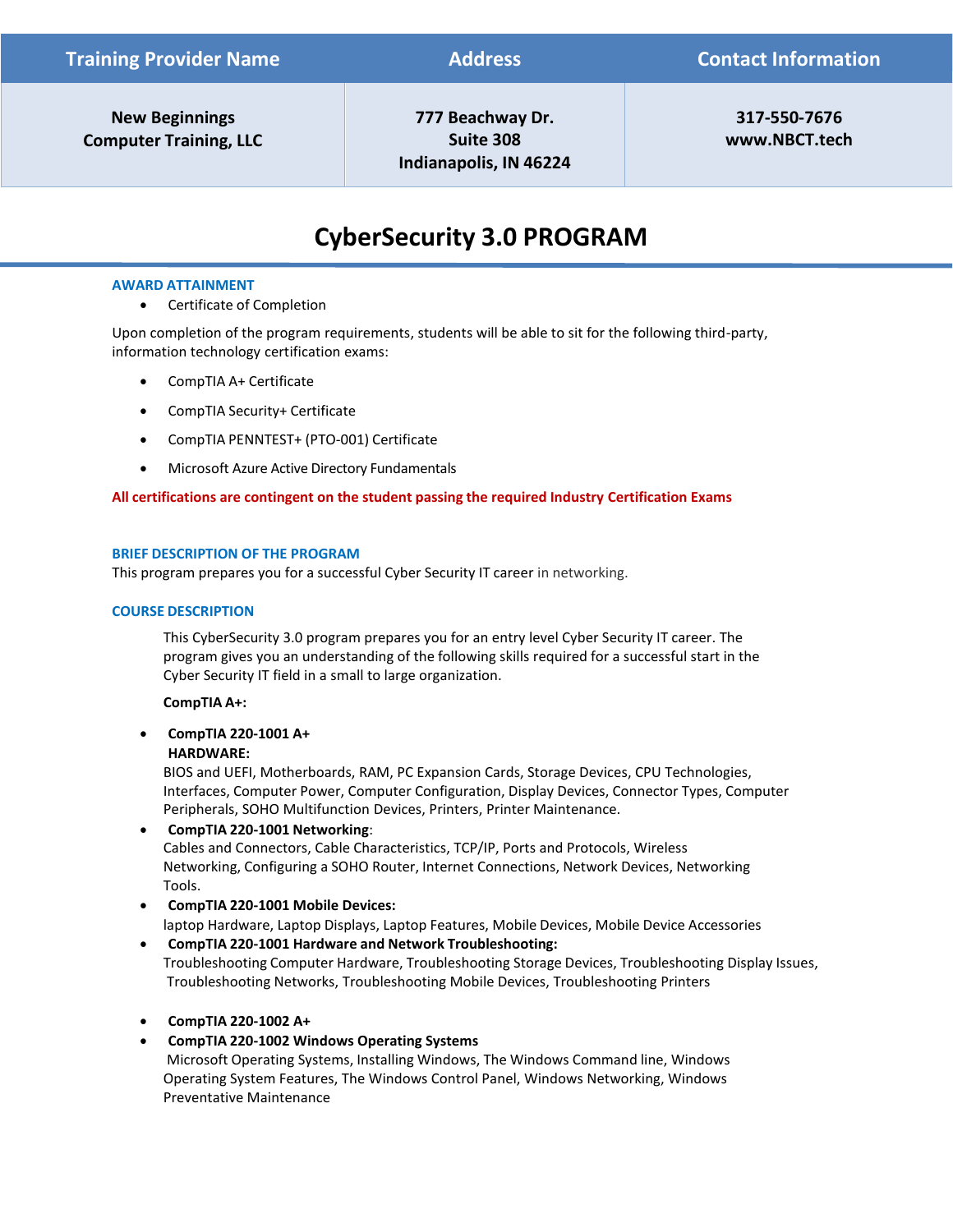**777 Beachway Dr. Suite 308 Indianapolis, IN 46224** 

**317-550-7676 [www.NBCT.tech](http://www.nbct.tech/)** 

# **CyberSecurity 3.0 PROGRAM**

- **CompTIA 220-1002 Other Operating Systems and Technologies** Mac OS and Linus, Virtualization, Cloud Computing, Network Services, Mobile Operating Systems, Mobile Connectivity, Mobile Synchronization
- **CompTIA 220-1002 Security** Security Threats, Security Prevention Methods, Windows Security, Security Best Practices, Securing Mobile Devices, data Destruction and Disposal, Securing a SOHO Network
- **CompTIA 220-1002 Software Troubleshooting** Troubleshooting Operating Systems, Troubleshooting Security Issues, Troubleshooting Mobile Device Applications, Troubleshooting Mobile Device Security
- **CompTIA 220-1002 Operational Procedures**
- **Computer Safety Procedures, Environment Controls, Dealing with Prohibited Activity, Communication and Professionalism, Troubleshooting Theory**

# **CompTIA Security+:**

- Risk Management.
- Cryptography
- Identity and Access Management
- Tools of the Trade
- Securing Individual Systems
- The Basic LAN
- Beyond the Basic LAN
- Testing Your Infrastructure
- Dealing with Incidents

# **Microsoft Azure Active Directory Fundamentals:**

The Microsoft Certified Azure Administrator Training & Certification focuses on actual job task for implementing, monitoring and maintaining Microsoft Azure solutions including major services related to compute, storage, virtual machines, network, Azure Active Directory and security. This camp includes an essential Azure Foundations training to make sure students have an end-to-end understanding of Azure Administration.

- Describe cloud concepts
- Describe core Azure services
- Describe core solutions and management tools on Azure
- Describe general security and network security features
- Describe identity, governance, privacy, and compliance features
- Describe Azure cost management and Service Level Agreements
- Manage Azure identities and governance
- Implement and manage storage
- Deploy and manage Azure compute resources
- Configure and manage virtual networking
- Monitor and back up Azure resources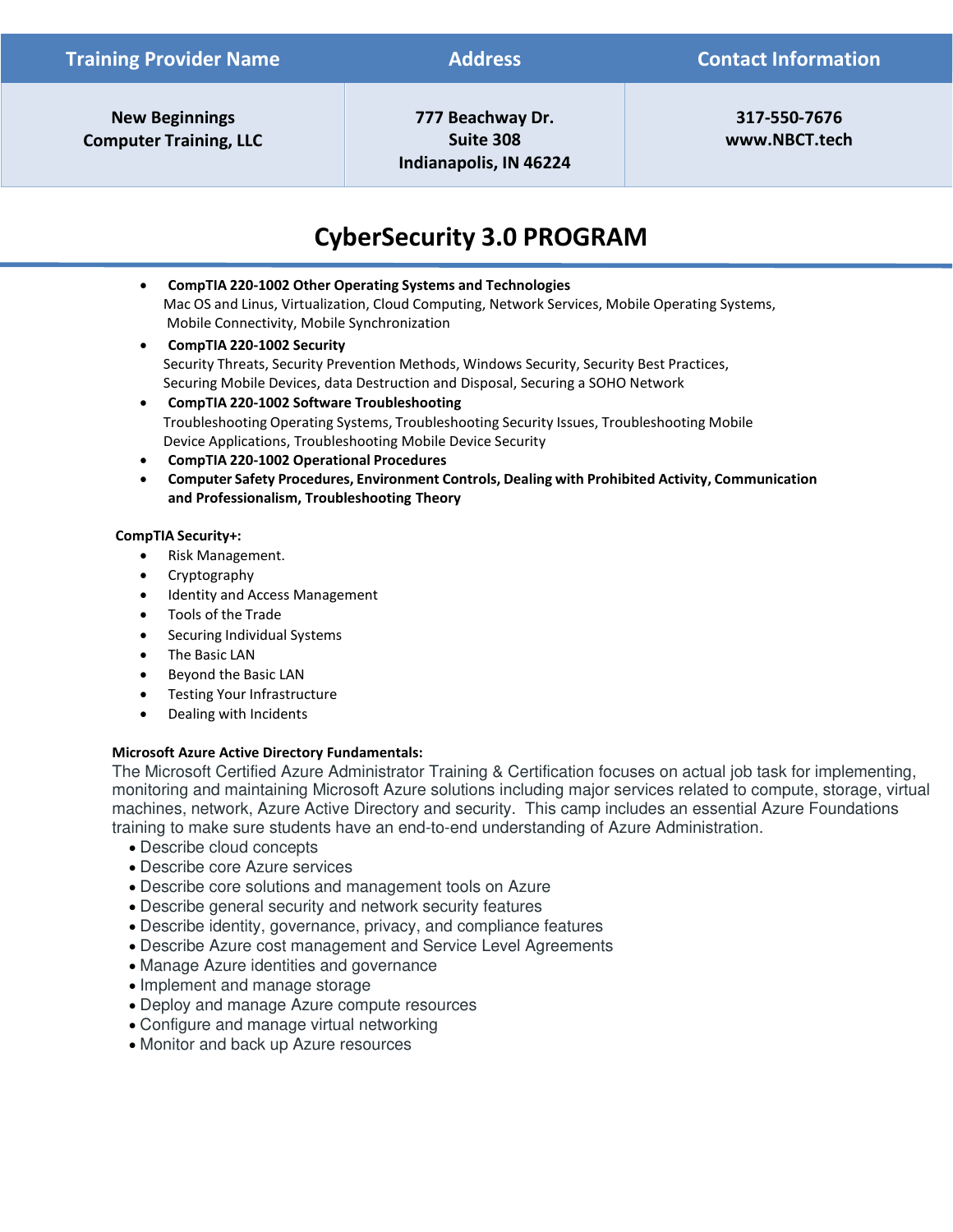**777 Beachway Dr. Suite 308 Indianapolis, IN 46224** 

**317-550-7676 [www.NBCT.tech](http://www.nbct.tech/)** 

# **CyberSecurity 3.0 PROGRAM**

# **CISCO**: **CCNA**

- Network Fundamentals
- Routing and Switching Fundamentals
- Scaling Networks
- Connecting Networks
- Security Fundamentals
	- Network Automation and Programmability

### **COMPTIA PENNTEST+ (PTO-001):**

- **Section 1: INTRODUCTION**
- **Section 2: Domain 1: Planning and Scoping**
- **Section 3: Domain 2: Information Gathering and Vulnerability Identification**
- **Section 4 Domain 3: Attacks and Exploits:**
- **Section 5: Domain 4: Penetration Testing Tools**
- **Section 6: Domain 5: Reporting and Communication**
- **Section 7: Vulnerability Scan**
- **Section 8: Password Cracking**

### **PREREQUISITES**

There are no prerequisites for this program.

#### **VOCATIONAL OBJECTIVES**

The CyberSecurity 3.0 program is designed for those seeking a career as a Cyber Security IT professional working in the information technology departments of medium to large organizations. The student will also develop professional skills to assist in the obtainment of work and promotion in the IT industry.

Examples of occupations include, but are not limited to:

- Network Administrators
- Network Engineer
- Security **Analyst**.
- **Security Engineer**.
- **Security Architect**.
- Security Administrator.
- Security **Software Developer**.
- Cryptographer.
- Cryptanalyst.
- Security Consultant.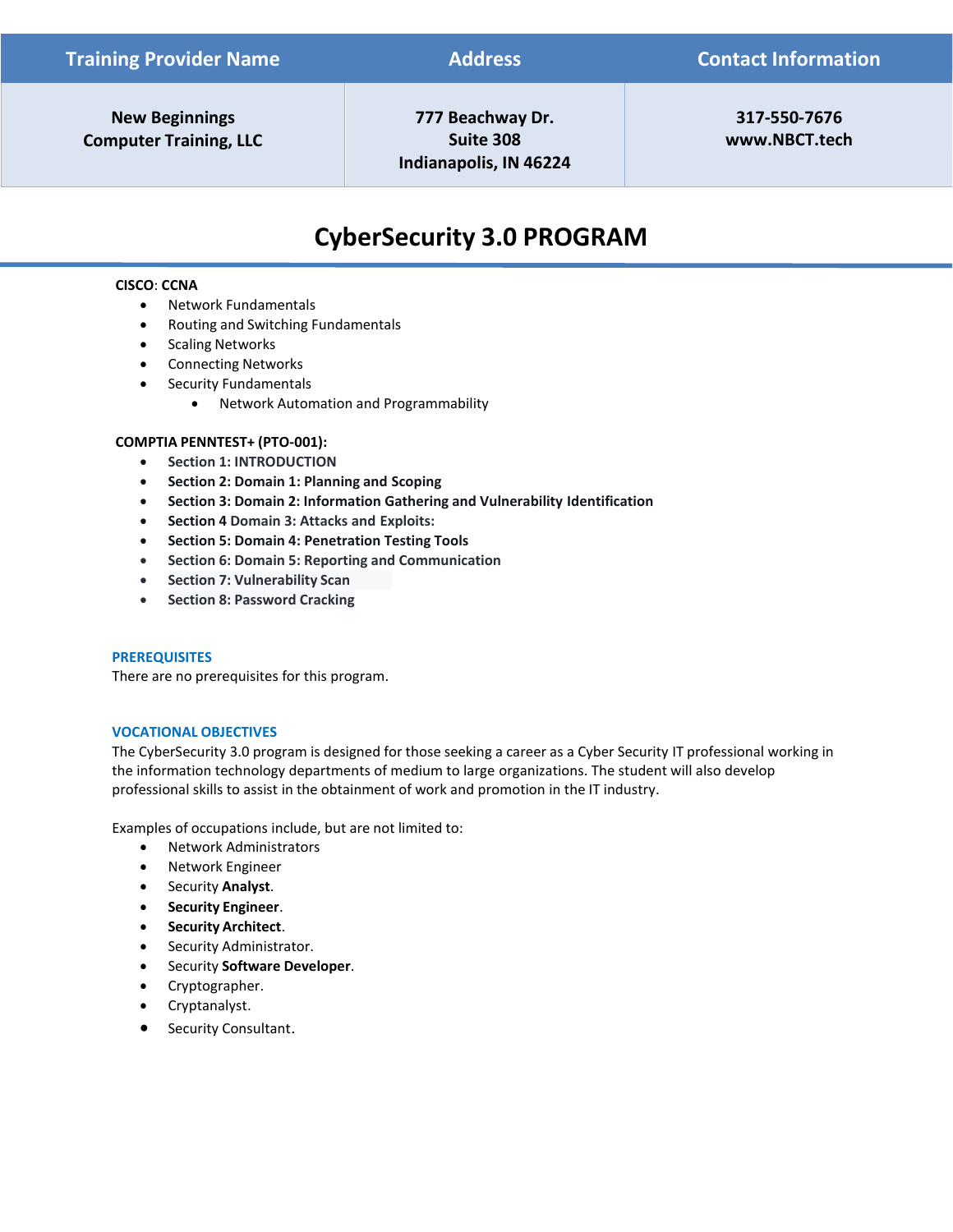**777 Beachway Dr. Suite 308 Indianapolis, IN 46224** 

**317-550-7676 [www.NBCT.tech](http://www.nbct.tech/)** 

# **CYBER SECURITY PROGRAM**

### **ADMISSION REQUIREMENTS FOR THE PROGRAM**

All programs are open to those who can benefit from the training offered by New Beginnings Computer Training. Prospective students are invited to visit the school and discuss their training needs, career goals and objectives with our staff. A student's ability to benefit from specific courses is determined by interviewing and assessment testing.

Our admission requirements are explained below. If you have any questions, feel free to call our 317-550-7676 or send us an email a[t Paul@NBCT.tech](mailto:Paul@NBCT.tech)

#### **Age Requirements**

You must be at least 16 years of age or older to apply as a rule. Parents or prospective students ages 14-16, we will review individual circumstances with parental approval.

#### **Education Requirements**

The minimum education requirement for all programs is a high school diploma (HSD), Certificate of Completion (COC), General Education Development (GED®) or High School Equivalency (HSE).

New Beginnings Computer Training, LLC accepts applicants who are deemed capable of successfully completing the training offered. If an applicant does not have a high school diploma or a GED and is beyond the compulsory age for high school education in the state, a test approved by the US Department of Education will be administered to determine the applicant's Ability to Benefit from the training provided. Ability to benefit is defined as the demonstrated aptitude to successfully complete the educational program to which the applicant has applied and to subsequently be employed in a training-related field. Students working through third party payers will have completed testing prior to enrollment.

#### **QUALIFICATIONS FOR TEACHING FACULTY**

All members of the teaching faculty shall possess the following minimum qualifications:

- A four-year degree from an approved institution in the major area they are assigned to teach; **or**
- A two-year degree from an approved institution in the major area they are assigned to teach; **or**
- Practical experience of not less than two years in the major area they are assigned to teach; and
- In addition, knowledge of the educational literature in the field, of the methods and techniques of handling industrial, commercial and occupational/vocational training.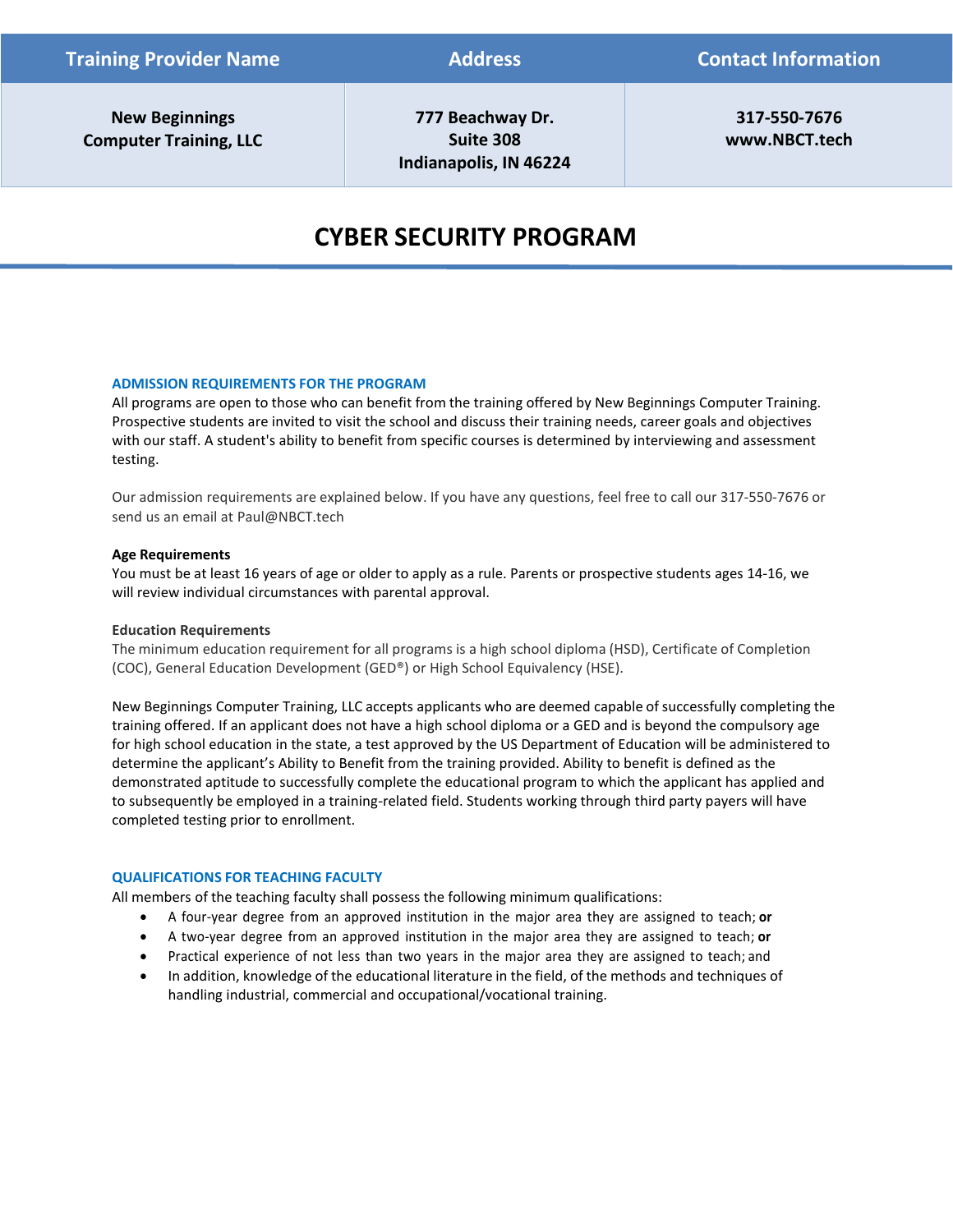| <b>Training Provider Name</b>                          | <b>Address</b>                                          | <b>Contact Information</b>    |  |
|--------------------------------------------------------|---------------------------------------------------------|-------------------------------|--|
| <b>New Beginnings</b><br><b>Computer Training, LLC</b> | 777 Beachway Dr.<br>Suite 308<br>Indianapolis, IN 46224 | 317-550-7676<br>www.NBCT.tech |  |

# **CYBER SECURITY PROGRAM**

#### **PROGRAM COSTS**

| Category/Item              | Fee          |
|----------------------------|--------------|
|                            |              |
| <b>GENERAL FEES</b>        |              |
| Registration               | 100.00       |
| Tuition                    | 15,000.00    |
| <b>Textbooks</b>           | \$<br>500.00 |
| <b>SUBTOTAL OF CHARGES</b> | 15,600.00    |

| <b>ADDITIONAL FEES</b>  |   |         |
|-------------------------|---|---------|
| CompTIA A+ Exam         | S | 450.00  |
| CompTIA Security+ Exam  | Ś | 300.00  |
| MCP EXAM                | S | 200.00  |
| PENNTEST+ (PT-001) EXAM |   | 300.00  |
| <b>TOTAL EXAM FEES</b>  | Ś | 1250.00 |

**All Exam fees are subject to change without notice and based on vendor fees. Each candidate's eligibility period for testing is determined by the test vendor. Candidates who do not schedule their exams before expiration of the eligibility period will forfeit their exam fees.**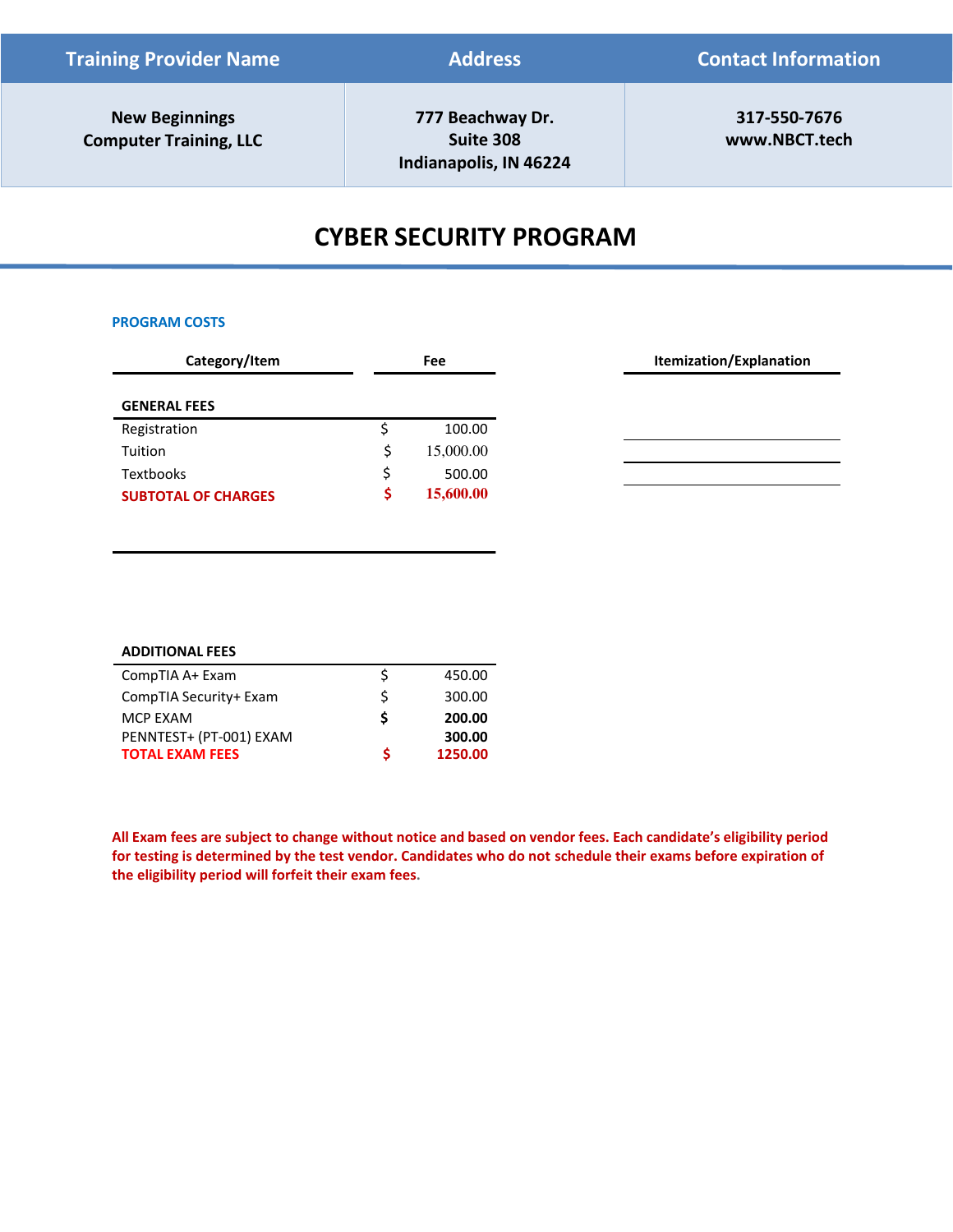**777 Beachway Dr. Suite 308 Indianapolis, IN 46224** 

**317-550-7676 [www.NBCT.tech](http://www.nbct.tech/)** 

# **CyberSecurity 3.0 PROGRAM**

# **REFUND / CANCELLATION POLICY OFFICE FOR CAREER AND TECHNICAL SCHOOLS RESIDENT REFUND POLICY**

The postsecondary proprietary educational institution shall pay a refund to the student in the amount calculated under the refund policy specified below or as otherwise approved by the Office for Career and Technical Schools (OCTS). The institution must make the proper refund no later than thirty-one (31) days of the student's request for cancellation or withdrawal.

If a postsecondary proprietary educational institution utilizes a refund policy of their recognized national accrediting agency or the United States Department of Education (USDOE) Title IV refund policy, the postsecondary proprietary educational institution must provide written verification in the form of a final refund calculation, upon the request of OCTS, that its refund policy is more favorable to the student than that of OCTS.

The following refund policy applies to each postsecondary proprietary educational institution as follows:

1. A student is entitled to a full refund if one (1) or more of the following criteria are met:

(a) The student cancels the enrollment agreement or enrollment application within six (6) business days after signing.

(b) The student does not meet the postsecondary proprietary educational institution's minimum admission requirements.

(c) The student's enrollment was procured as a result of a misrepresentation in the written materials utilized by the postsecondary proprietary educational institution.

(d) If the student has not visited the postsecondary educational institution prior to enrollment, and, upon touring the institution or attending the regularly scheduled orientation/classes, the student withdrew from the program within three (3) days.

2. A student withdrawing from an instructional program, after starting the instructional program at a postsecondary proprietary institution and attending one (1) week or less, is entitled to a refund of ninety percent (90%) of the cost of the financial obligation, less an application/enrollment fee of ten percent (10%) of the total tuition, not to exceed one hundred dollars (\$100).

3. A student withdrawing from an instructional program, after attending more than one (1) week but equal to or less than twentyfive percent (25%) of the duration of the instructional program, is entitled to a refund of seventy-five percent (75%) of the cost of the financial obligation, less an application/enrollment fee of ten percent (10%) of the total tuition, not to exceed one hundred dollars (\$100).

4. A student withdrawing from an instructional program, after attending more than twenty-five percent (25%) but equal to or less than fifty percent (50%) of the duration of the instructional program, is entitled to a refund of fifty percent (50%) of the cost of the financial obligation, less an application/enrollment fee of ten percent (10%) of the total tuition, not to exceed one hundred dollars (\$100).

5. A student withdrawing from an instructional program, after attending more than fifty percent (50%) but equal to or less than sixty percent (60%) of the duration of the instructional program, is entitled to a refund of forty percent (40%) of the cost of the financial obligation, less an application/enrollment fee of ten percent (10%) of the total tuition, not to exceed one hundred dollars (\$100).

6. A student withdrawing from an institutional program, after attending more than sixty percent (60%) of the duration of the instructional program, is not entitled to a refund.